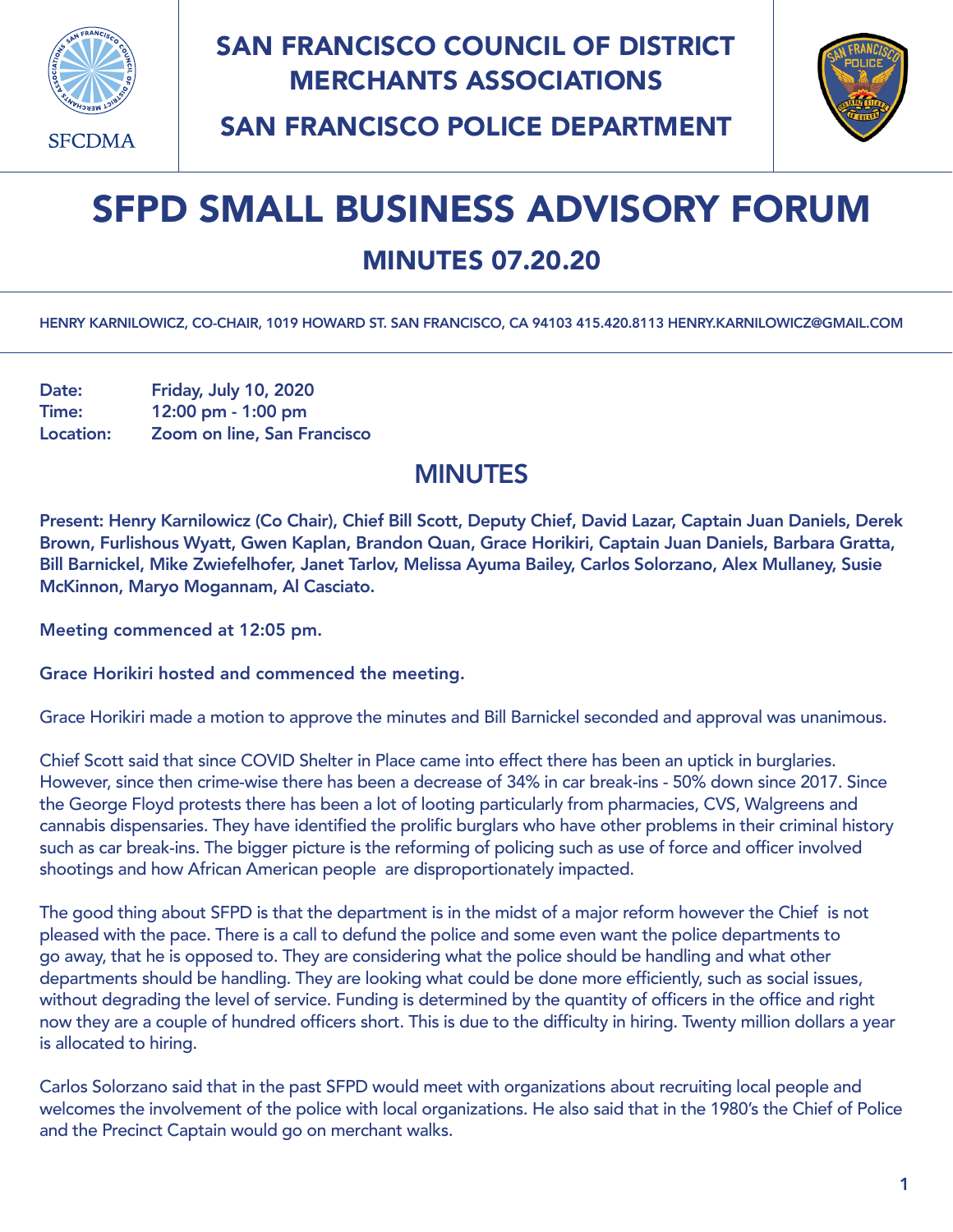Maryo Mogannam echoed Carlos Solorzano's comments and would love to organize merchant walks with the chief on a regular basis. Chief Scott responded that he would look forward to meeting with local organizations and wants to recruit in the city. He also said that he does go on merchants walks and is perfectly willing to join in additional merchant walks.

Al Casciato said that back in 1979 there was a citywide recruitment effort starting on February 14,1979, meant to keep the flow of officers from leaving the city because of the residency rules and changes. It was focused on high schools and community colleges with a team of officers tasked with the recruitment effort for a nine month period. This was popular with the community who even helped in putting up billboards. He suggested that maybe SFPD could consider repeating a similar recruitment drive now.

Janet Tarlov said a couple of weeks ago there was a drive by shooting in the middle of Glen Park at 6:15 pm. The police did a terrific job in responding and she wanted to know if there was an uptick in gang violence.

Chief Scott responded that there has been an uptick in shootings that were determined to be gang related and there were a number of arrests and confiscation of weapons. There were two tragic homicides: one of a six year old child and the other an eighteen year old. Shootings though are down overall.

Vas Kiniris said we need to demonstrate that our cities are safe, clean and fun. What are some economical and innovative ways to show our streets are safe? He lives in the East Bay and when he asks people to visit the city the response is that the city is not safe.

Chief Scott said it takes promoting all the good in the city and actually San Francisco is a safe city. He had just finished a phone with police chiefs across the country. Some of those cities have 250 homicides a years, whereas here we have approx. 24 and other cities have 50 to 60 shootings over a weekend whereas here we have around 3. We just need to get the word out and also let people know what is being done here.

Deputy Chief David Lazar announced that this was Derick Brown's last meeting and asked for some words from Chief Scott.

Chief Scott said Derick Brown came after a meeting with the Mayor. He is a great guy and when he started in the job he hit the ground running and has really made a difference. Chief Scott said that the department will miss everything about him. He is someone who was born here and who holds the city near and dear to his heart and he wishes him all the best in the next phase of his journey at USF.

Derek Brown said it was truly an honor and a joy to work for SFPD He loves the community and he loves the city. He intends to stay connected and he cherishes the moments he had working with Chief Scott, Deputy Chief Lazar and everyone on the forum and thanked everyone.

Deputy Chief David Lazar thanked the chief for joining the meeting, considering all that is going on. Talking about police reform he said that this has been in process since the chief was appointed. He reminded us that this an advisory forum not a community meeting for the police that the Chief has a vision for how to advise the police better, how to have better relationships, and how to do things better. He said it was the Chief who brought Derick Brown on board and to help steer the forum and thanked him.

Deputy Chief David Lazar said it is true that there has been a decrease in auto burglaries which are down 27% citywide for this year. This is likely because businesses are closed but also because there have been more officers on the street. Burglaries are up 32% to date. With COVID-19 many inmates have been released from prisons and there is now zero bail.